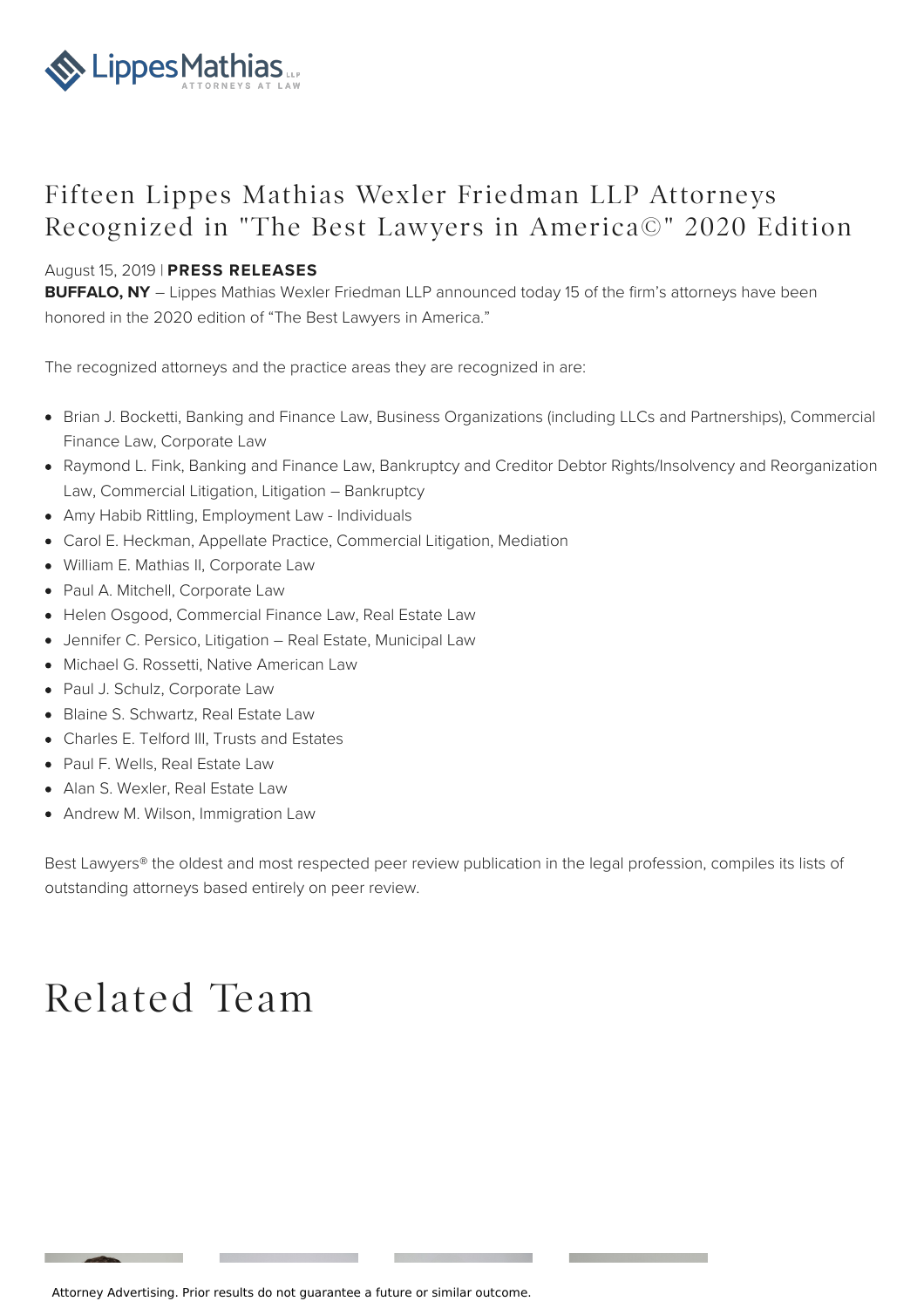

**Brian J. Bocketti** Partner | Executive Committee | Team Co-Leader - Banking & Financial **[Transactions](file:///team/brian-j-bocketti-20)** 



**Raymond L. Fink** Partner | Team Co-Leader - Financial [Restructuring](file:///team/raymond-l-fink-38) & Insolvency



**Hon. Carol E. Heckman (Ret.)** Partner | Team Co-Leader - Indian Law | Team Leader-[Alternative](file:///team/hon-carol-e-heckman-ret-46) Dispute Resolution



**William E. [Mathias](file:///team/william-e-mathias-ii-59) II** Senior Counsel



**Paul A. [Mitchell](file:///team/paul-a-mitchell-61)** Partner



**Helen [Osgood](file:///team/helen-osgood-95)** Partner



**Jennifer C. Persico** Partner | Executive [Committee](file:///team/jennifer-c-persico-68) | Team Leader - Litigation



**Amy Habib Rittling** Partner | Team Leader - [Employment](file:///team/amy-habib-rittling-45)



**Michael G. Rossetti** Office Partner-in-Charge, Washington, D.C. | Team Co-Leader - Indian Law | Team Co-Leader – Government & State Attorneys General [Investigations](file:///team/michael-g-rossetti-105)





**Blaine S. [Schwartz](file:///team/blaine-s-schwartz-75)** Partner



**[Charles](file:///team/charles-e-telford-iii-81) E. Telford III** Partner